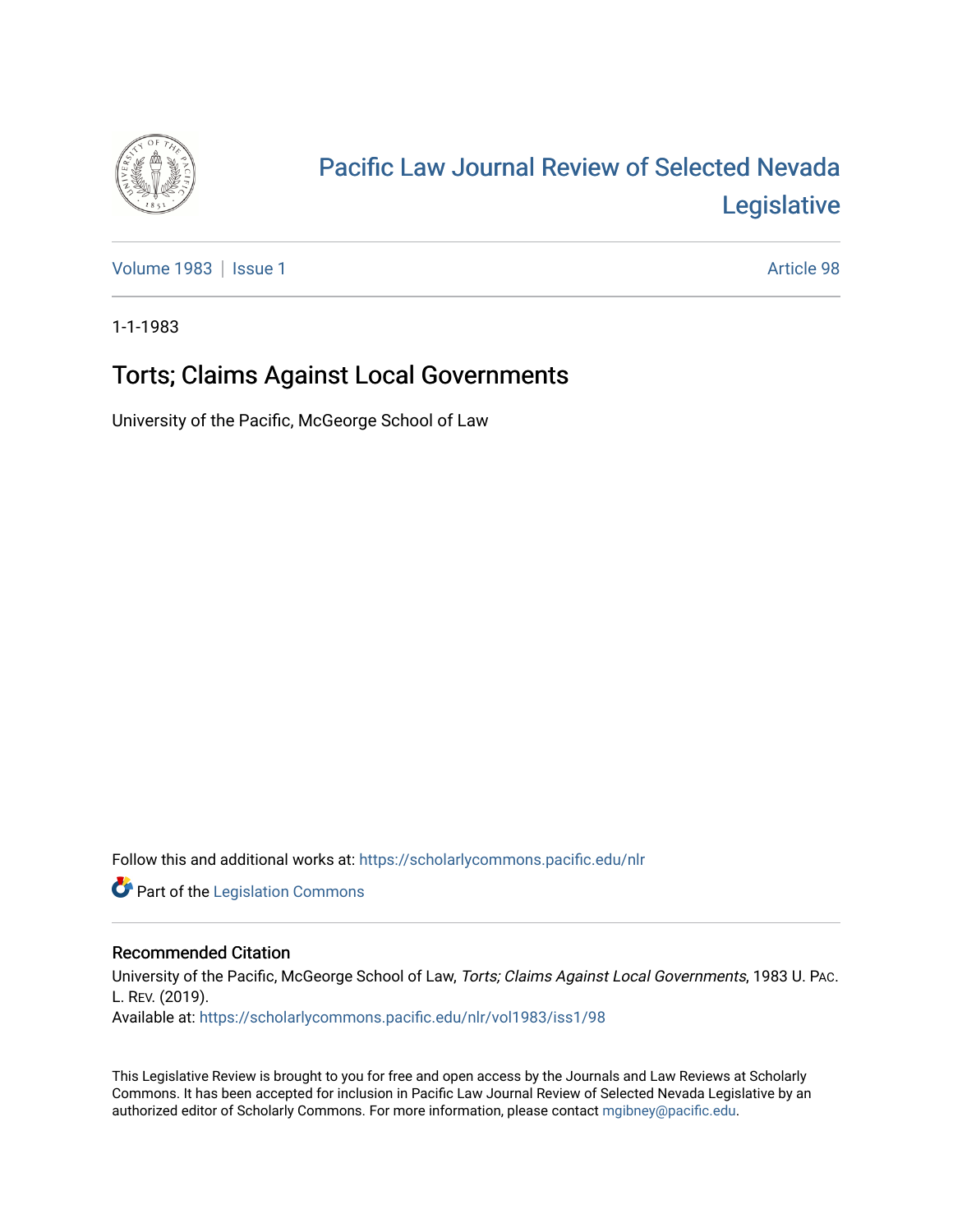## **Torts**

#### **Torts; claims against local governments**

NEv. REV. STAT. §41.036 (amended). AB 9 (Committee on Judiciary); 1983 STAT. Ch 22

According to existing law, and except as otherwise provided,<sup>1</sup> the State of Nevada has waived its immunity and that of its political subdivisions<sup>2</sup> from liability and action.<sup>3</sup> Prior law required that as a condition precedent to bringing a claim against a county, incorporated city or unincorporated town, notice of the claim must be presented to the governing body of the political subdivision within six months from the time the claim became due or payable.<sup>4</sup> In an apparent attempt to validate constitutionally objectionable notice of claims provisions, $5$  Chapter 22 relaxes the notice requirement for tort claims against local govemments.6 Under Chapter 22, plaintiffs bringing a cause of action in tort against a county, city, or unincorporated town are no longer required to file the claim within the six month period.<sup>7</sup> Instead, plaintiffs will be subject to the same requirements governing claims brought against other political subdivisions. 8 Finally, Chapter 22 makes consistent previously disparate statute of limitations periods regarding tort

I. *See* NEv. REV. STAT. §§41.031-038 (exceptions to waiver of immunity to suit).

<sup>2.</sup> */d.* §41.0305 (definition of political subdivision). Although counties, cities and unincorporated towns are not statutorily defined as political subdivisions, the courts appear to treat them as such. *See* Turner v. Staggs, 89 Nev. 230, 233, 510 P.2d 879, 881 (1973). In an action against a *county,* the court stated that the immunity from liability and action of the state and all political subdivisions had been legislatively waived. */d.* 

<sup>3.</sup> NEV. REv. STAT. §41.031; Turner v. Staggs 89 Nev. 230, 233, 510 P.2d 879, 881 (1973). Liability is determined under the same rules of law applied in civil actions against natural persons and corporations. */d.* 

<sup>4. 1981</sup> Nev. Stat. c. 747, §1, at 1885 (amending NEV. REV. STAT. §41.036(1)); see NEV. REV. STAT. §§244.250 (claims against a county must be presented to the county board of commissioners within *six months),* 269.085 (claims against an unincorporated town are presented to the county board of commissioners), 268.020 (demands against a city must be presented to the city council within *six months).* 

<sup>5.</sup> See Jiminez v. State, - Nev. -, 644 P.2d 1023, 1024 (1982). The court stated that the decision in *Turner v. Staggs* declaring unconstitutional, on equal protection grounds, a statutory provision requiring plaintiffs injured by governmental tortfeasors to give notice of a claim within *six months* of the incident as a condition precedent to bringing suit also invalidated the notice of claims provision of NEv. REv. STAT. §41.036. */d.* 

<sup>6.</sup> *Compare* NEV. REv. STAT. §41.036(1) (amended by 1983 Nev. Stat. c. 22, §I, at 103) *with*  1981 Nev. Stat. c. 747, §1, at 1885 (amending NEv. REv. STAT. §41.036(1)).

<sup>7.</sup> *Compare* NEv. REv. STAT. §41.036(1) (amended by 1983 Nev. Stat. c. 22, §I, at 103) *with*  1981 Nev. Stat. c. 747, §!,at 1885 (amending NEV. REV. STAT. §41.036(1)).

<sup>8.</sup> *Compare* NEV. REv. STAT. §41.036(l)(amended by 1983 Nev. Stat. c. 22, §I, at 103) *with*  1981 Nev. Stat. c. 747, §1, at 1885(amending NEV. REv. STAT. §41.036(1)).